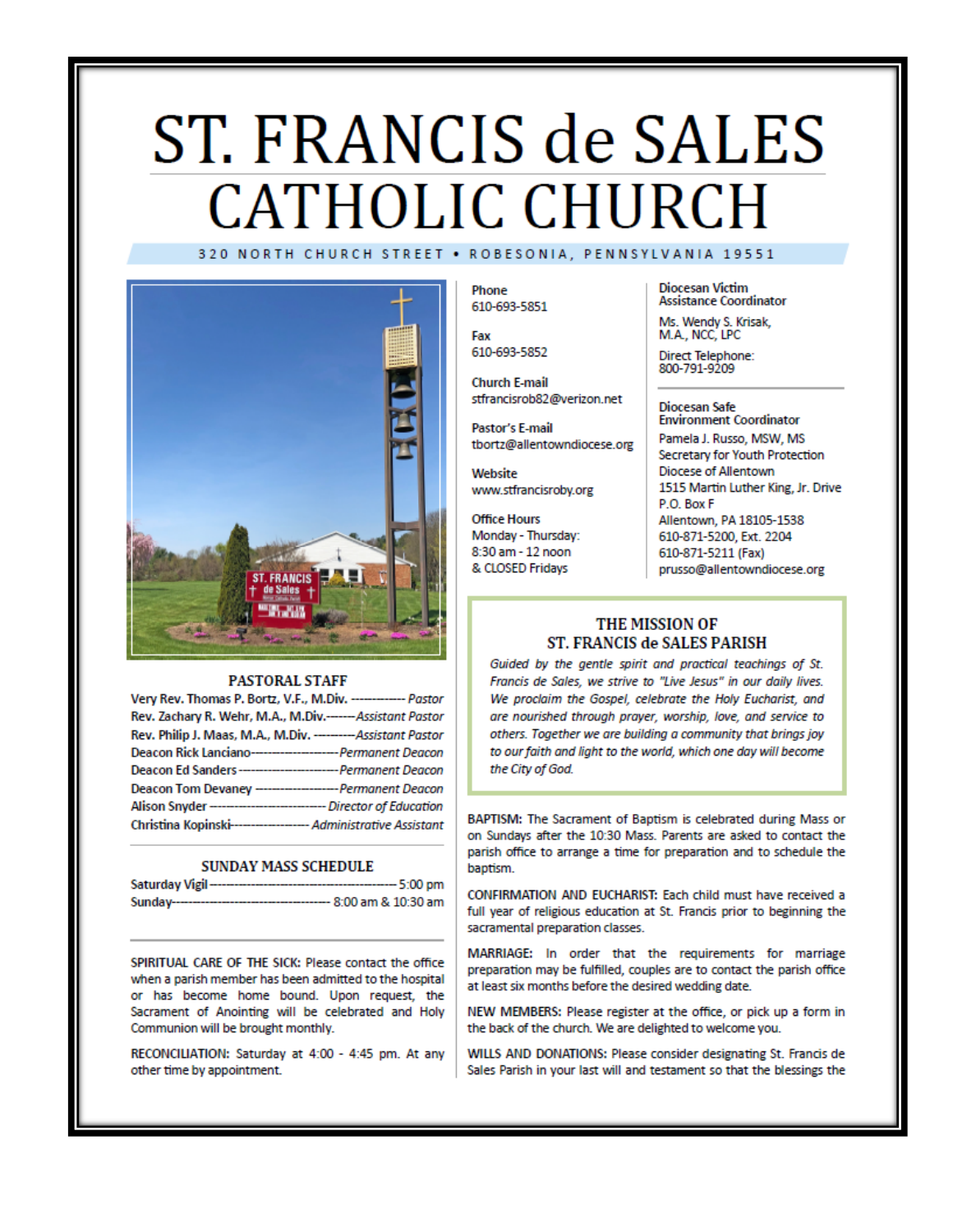

# *April 24, 2022 Divine Mercy Sunday*

## *Mass Schedule for the Week:*

|            | Saturday, April 23, 2022 ~ Divine Mercy Sunday    |
|------------|---------------------------------------------------|
| 5:00 PM    | Carol Sabinsky-Baumann                            |
|            | Sunday, April 24, 2022 $\sim$ Divine Mercy Sunday |
| 8:00 AM    | Our Parishioners                                  |
| $10:30$ AM | Gary Hoffmann                                     |

*Saturday, April 30, 2022 ~ Third Sunday of Easter 5:00 PM Carol Sabinsky-Baumann Sunday, April 24, 2022 ~ Third Sunday of Easter 8:00 AM Joni Boulanger 10:30 AM Gary Hoffmann*

#### *Pray For Our Sick*

*Edward Bellina, John Binder, Rosemary C., Mary DeLong, Rick & Wren Dillon, Joseph Disabella, Dennis & Mary Ann Flemming, Mary Fletcher, Judith Goelz, Brooke Gorey, Nicholas M. Headley, Lorraine Held, Karen Houck, Rose Howard, Mark Hyde, Raymond Kasprowciz, Robert Koch*, *Leslie Livinghouse, Walter Muir, Joe Noll, Pat Snyder, Andrew Strangarity, Tom Suchon, Eleana Wilson, Edwin Zeltzer*

**Lector & Server Schedule Saturday, April 30th 5:00 PM ~** Servers: Callahan Lector: Giacobbe

**Sunday, May 1st**  8:00 AM  $\sim$  Servers: Wagner Lector: Eckenroth **10:30 AM ~** Servers: Mirabella Lector: Misterkiewicz

## **Parish Schedule for the Week:**

**Sunday, April 24 @ 9 AM ~ PREP** 

**Wed., April 27 @ 7 PM ~ Week 11: 'Into the Breach'** 

**Thursday, April 28 @ 10am – 12 Noon ~ Adoration**

*10:00am ~ Exposition 10:00am – 12 Noon ~ Adoration. 12 Noon ~ Mid Day Prayer and Benediction* 

**Thur., April 28 @ 6:30 PM ~ First Communion Practice Saturday, April 30 @ 10am ~ First Holy Communion**

# **St. Ignatius Mass Schedule**

**Weekdays: Monday – Friday 6:30 & 8:00 AM Saturday 8:00 AM First Friday 7:00 PM** 

**Weekends: Saturday: 4:00 PM Vigil Mass Sunday: 7:30 AM; 9:00 AM; 10:30 AM; 12 Noon; 5:30 PM** 

**Eucharistic Day of Prayer/Adoration (Chapel) Tuesdays ~ Exposition of the Blessed Sacrament after 8:00 AM Mass until 10 PM AND Wednesdays ~ Exposition of the Blessed Sacrament 6 AM until 7 PM Evening Prayer & Benediction**

**Confession: Saturdays: 3:00 – 4:00 PM** 



# *Readings for the Week*

*Divine Mercy Sunday Acts 5:12-16; Rv 1:9-11a, 12-13, 17-19; Jn 20:19-31* 

> *Monday 1 Pt 5:5b-14; Mk 16:15-20*

*Tuesday Acts 4:32-37; Jn 3:7b-15*

*Wednesday Acts 5:17-26; Jn 3:16-21*

*Thursday Acts 5:27-33; Jn 3:31-36*

*Friday Acts 5:34-42; Jn 6:1-15*

*Saturday Acts 6:1-7; Jn 6:16-21*

*Sunday Acts 5:27-32, 40b-41; Rv 5:11-14; Jn 21:1-19*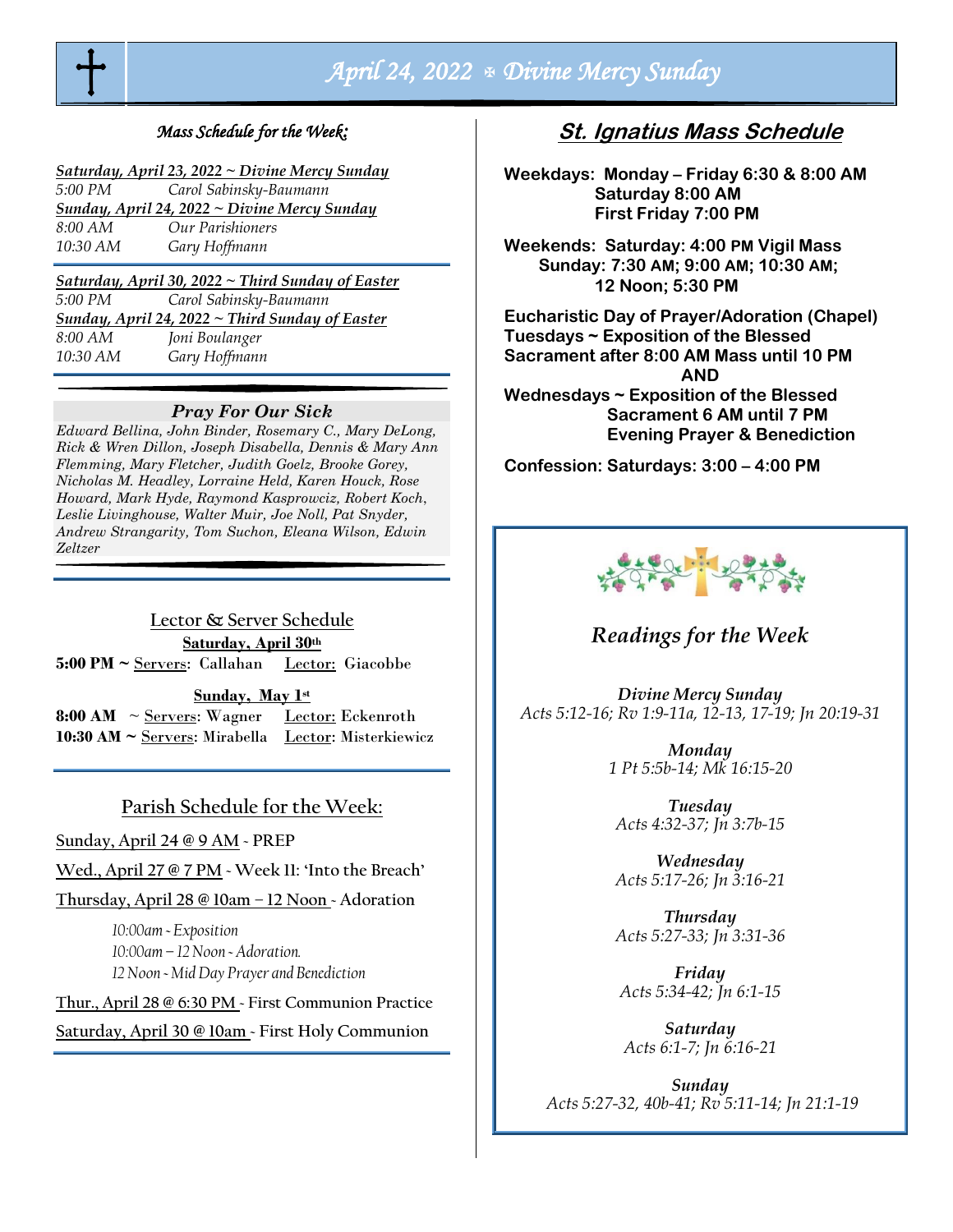# Our Return to the Lord

*Week of April 17, 2022 Easter Flowers ~ \$ 1,977.00 Holy Land/Good Friday ~ \$ 760.00 Easter Offertory~ \$ 4,060.00 Weekly Offertory ~ \$ 4,686.00*

## *Spiritual Thought*

*If you avoid unnecessary talk and aimless visits listening to news and gossip, you will find plenty of suitable time to spend in meditation on holy things. Thomas A Kempis*

# *M.L. O'Sullivan Muir Scholarship*

A financial scholarship is available to any student seeking (or presently enrolled in) a catholic education at either Berks Catholic High School or St. Ignatius Loyola Regional School. Through the generosity of the late M.L. Muir, this need-based scholarship was established in memory of her husband, Dr. Robert W. Muir. The Muir family was one of the founding members of St. Francis de Sales. In striving to "Live Jesus", Mrs. Muir had established the M.L. O'Sullivan Muir Scholarship. To apply for this scholarship, please submit a letter expressing your reason for pursuing a catholic education for your child/children and your reason for financial assistance. Letters should be sent to: St. Francis de Sales Parish, Attn: Fr. Tom Bortz, 320 N. Church Street, Robesonia, PA 19551.

Letters for the 2022-2023 school year are due no later than May 8, 2022.

The Seniors Group of St. Ignatius will host their next general meeting on Wednesday, May 4 at 10:00 am in the School Gym (use doors on right side of the school nearest to St. Alban's Road). Richard Polityka, from the



Berks History Society, will speak about the History of Penns Commons (City Park) and local monuments. As always, refreshments will be served and items will be collected for the Food Pantry. All seniors welcome!!

❖ Upcoming Events: Hike & Lunch

On Thursday, April 28 at 10:00 am, seniors will meet and Hike at the Eyes of the Eagle Sensory Trail at the Dry Brooks Day Use Area of Blue Marsh off Palisades Drive followed by lunch at Blue Marsh Italian Restaurant on Route 183. Please contact Barb Kunder 610-763-1383 with any questions.



Pillars of Gentle Strengt

In today's Gospel we see the steadfast love of God active in the risen Jesus as He appears to His disciples. St. Francis de Sales notes that the purpose of this appearance is to affirm their faith in the God of Jesus Christ:

When the disciples were assembled in the cenacle with the doors closed, our Savior stood in their midst and greeted them: *Peace be with you*. He showed them his hands and his side. Why does He do this? To bolster their faith that was shaken by the crucifixion of Jesus, to whom they were attached. Without the presence of Our Savior, they felt timid and lacked strength. Such is the case when one is without God. They were afraid. Like a ship tossed in a storm without a pilot, such was this poor boat. Our Lord appeared to his disciples to bring relief to their fear. His power gently gives us power.

In Jesus, death was swallowed up in victory. He takes our miseries and ennobles them. Do you have need of strength? Here are my hands. Do you have need of a heart? Here is mine. He shows us his wounds through love. Jesus came into this world to teach us what we need to do to preserve in ourselves the beauty and the divine resemblance that He has so completely repaired and embellished in us. When we recognize the likeness of the Creator in us, then we are able to see the image of God in others. Let us walk as Jesus who chose to give his life for those who would take it from Him.

What a joy it is to reflect on how the Holy Spirit pours into our hearts the first rays and perceptions of divine light and warmth. O good Jesus, may we be open to the peace that you offer us. May we be rooted in faith, joyful in hope and fervent in holy love, as we await your future coming!

[https://www.oblates.org/sundays-salesian-feed/second-sunday-of](https://www.oblates.org/sundays-salesian-feed/second-sunday-of%20-easter-april-17-2022)  [easter-april-17-2022-](https://www.oblates.org/sundays-salesian-feed/second-sunday-of%20-easter-april-17-2022)8n0AO